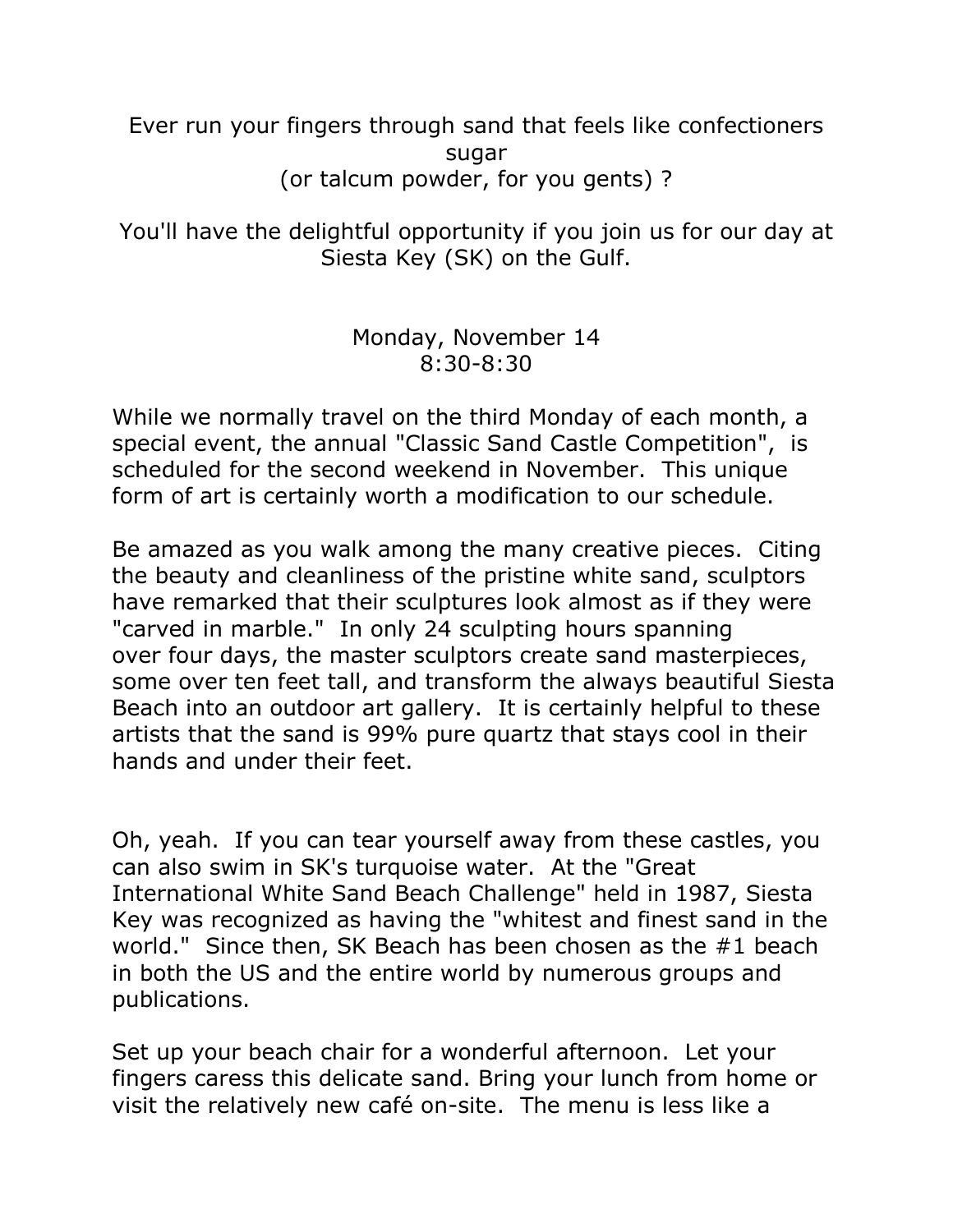concession stand and more like a small restaurant. They reportedly have great paninis, flatbreads, and salads. Their food is made to order so it may take a little longer but enjoy sitting on their scenic sundeck while waiting.

Shallow water depth in the near shore area, together with year round lifeguard protection, makes this one of the safest beaches in the County. And this year, Sarasota County spent \$21.5 million in improvements to SK Beach, including a 15-ft.-wide pedestrian walkway, historical pavilion, and sundeck.

You can borrow a beach wheelchair if this wide beach might present a problem. The cost to rent two chairs and an umbrella is \$30. This cost appears high but the beach is very deep. You might want to instead consider renting two loungers for \$18 and just carrying your personal umbrella. Please make your decision known on your application.

On our way home, we'll stop in Brandon, Florida to enjoy dinner at the Cheesecake Factory. You can look over their extensive menu at:

## [http://www.allmenus.com/fl/ brandon/131097-the-cheesecake](http://www.allmenus.com/fl/brandon/131097-the-cheesecake-factory/menu/)[factory/menu/](http://www.allmenus.com/fl/brandon/131097-the-cheesecake-factory/menu/)

We hope you find both of these sites too tempting to resist!

If you'd like to join us, please click on the below application form. As always, full trip details will be e-mailed on the Thursday before our trip. Our lottery date will be October 31st.

Print and mail only the below page.